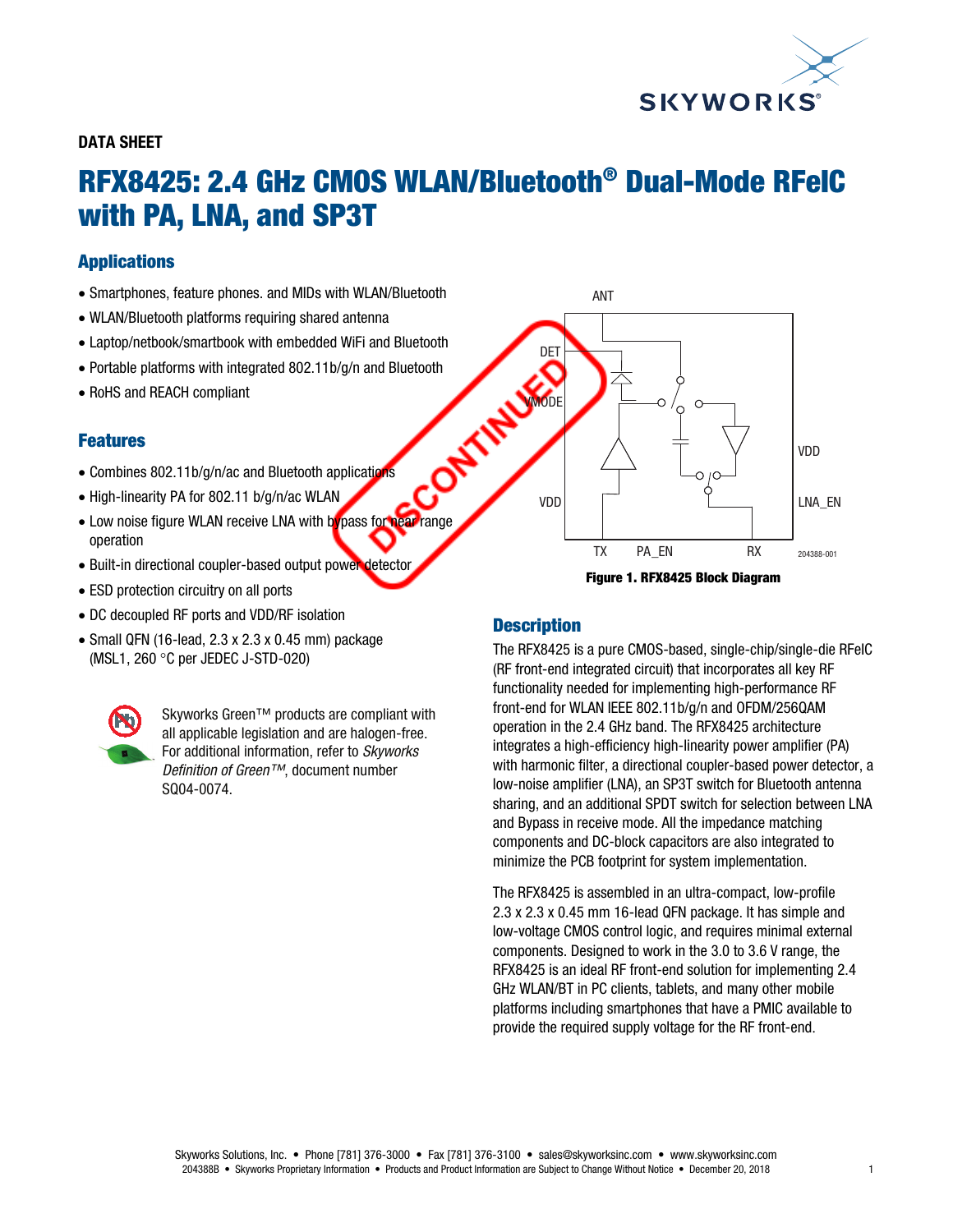

#### Table 1. RFX8425 Signal Descriptions

| <b>Pin</b> | <b>Name</b>  | <b>Description</b>                                                                          | Pin           | <b>Name</b> | <b>Description</b>                                                    |
|------------|--------------|---------------------------------------------------------------------------------------------|---------------|-------------|-----------------------------------------------------------------------|
|            | DET          | PA power detector output voltage                                                            | 8             | <b>RX</b>   | WLAN RX signal port to the transceiver/BT port<br>(DC shorted to GND) |
|            | <b>VMODE</b> | CMOS logic control used for PA Mode control in<br>rome platform (unused for rhino platform) | 9             | LNA EN      | CMOS logic control to enable LNA                                      |
| 4, 10      | <b>VDD</b>   | DC voltage supply                                                                           | 3, 11, 13, 15 | N/C         | Not connected internally (can be grounded or left<br>open)            |
| 5          | TX           | WLAN TX signal port from the transceiver (DC<br>shorted to GND)                             | 7, 12, 14, 17 | <b>GND</b>  | Ground (must be connected to ground in the<br>application circuit)    |
| 6          | <b>PA EN</b> | CMOS logic control to enable WLAN transmit                                                  | 16            | <b>ANT</b>  | RF signal port to/from the antenna (DC shorted to<br>GND)             |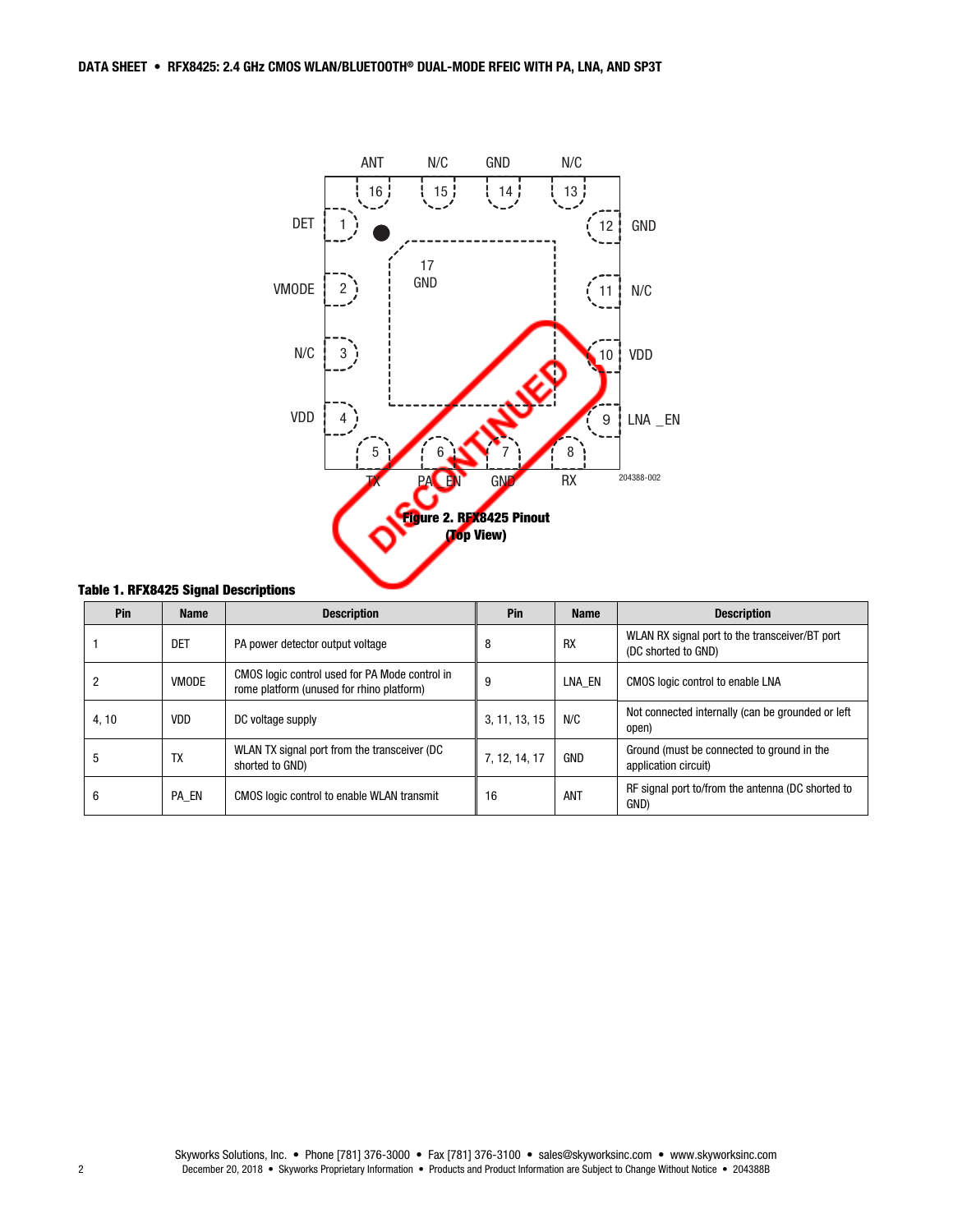# Electrical and Mechanical Specifications

The absolute maximum ratings of the RFX8425 are provided in Table 2. The recommended operating conditions are specified in Table 3.

The electrical specifications are provided in Tables 4 and 5. The state of the RFX8425 is determined by the logic provided in Table 6.

#### Table 2. RFX8425 Absolute Maximum Ratings1

| <b>Parameter</b>              | <b>Conditions</b>                                         | <b>Minimum</b> | <b>Maximum</b> | <b>Units</b> |
|-------------------------------|-----------------------------------------------------------|----------------|----------------|--------------|
| DC VDD voltage supply         | All VDD pins                                              | $-0.3$         | 4              |              |
| DC control pin voltage        | All control pins                                          | $\blacksquare$ | 3.6            |              |
| DC VDD current consumption    | Through VDD pins when TX is ON                            |                | 350            | mA           |
| TX RF input power             |                                                           |                | $+10$          | dBm          |
| ANT RF input power            | Bypass mode                                               |                | $+20$          | dBm          |
| Junction temperature          |                                                           |                | 150            | $^{\circ}$ C |
| Storage ambient temperature   | Appropriate care required according<br>to JEDEC Standards | $-40$          | $+150$         | $^{\circ}$ C |
| Operating ambient temperature |                                                           | $-20$          | $+85$          | $^{\circ}$ C |
| Electrostatic discharge:      | All pins                                                  |                |                |              |
| Human Body Model (HBM)        |                                                           | ±4250          |                |              |

<sup>1</sup> Exposure to maximum rating conditions for extended periods may reduce device reliability. There is no damage to device with only one parameter set at the limit and all other parameters set at or below their nominal value. Exceeding any of the limits listed here may result in permanent damage to the device. All maximum RF input power ratings assume 50 Ω terminal impedance.

ESD HANDLING*: Although this device is designed to be as robust as possible, electrostatic discharge (ESD) can damage this device. This device must be protected at all times from ESD when handling or transporting. Static charges may easily produce potentials of several kilovolts on the human body or equipment, which can discharge without detection. Industry-standard ESD handling precautions should be used at all times.* 

#### Table 3. RFX8425 Recommended Operating Conditions

| <b>Parameter</b>                  | <b>Conditions</b> | <b>Min</b> | <b>Typ</b> | <b>Max</b> | <b>Units</b>  |
|-----------------------------------|-------------------|------------|------------|------------|---------------|
| VDD voltage supply <sup>1</sup>   | All VDD pins      | 3.0        | 3.3        | 3.6        | V             |
| RF port impedance                 |                   |            | 50         |            | Ω             |
| Control voltage high <sup>2</sup> |                   | 1.2        |            | 3.6        | V             |
| Control voltage low               |                   | 0          |            | 0.4        | V             |
| Control pin current               |                   |            |            |            | uA            |
| Shutdown current                  |                   |            | 6          |            | uA            |
| PA turn on/off time               |                   |            |            | 0.4        | μs            |
| LNA turn on/off time              |                   |            |            | 0.4        | μs            |
| $\theta$ jc <sup>3</sup>          |                   |            | 29         |            | $\degree$ C/W |
| $\theta$ ja                       |                   |            | 45         |            | $\degree$ C/W |

1 For normal operation of the RFX8425, VDD must be continuously applied to all VDD supply pins.

2 If control voltage can exceed 2.0 V, a 1 kΩ to 10 kΩ series resistor is recommended for the application circuit on each control line.

<sup>3</sup> Thermal measurements were performed on a test EVB under typical use conditions. Please contact Skyworks for details regarding the test conditions and the configuration of the thermal vias on the EVB. Refer to the PCB Land Pattern in Figure 3 for recommended thermal vias.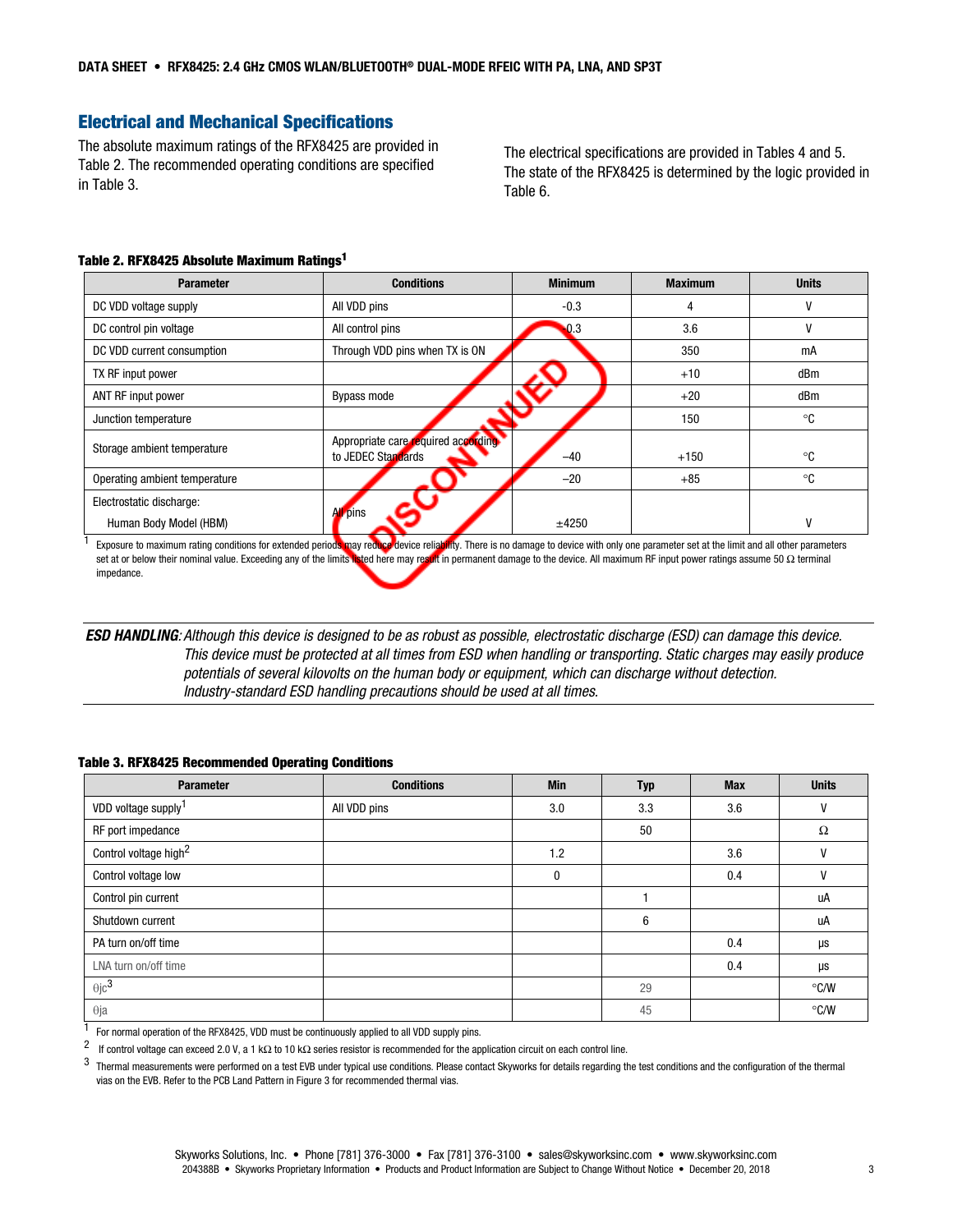| <b>Parameter</b>                        | <b>Test Condition</b>                                        | <b>Min</b> | <b>Typ</b>  | <b>Max</b> | <b>Units</b> |
|-----------------------------------------|--------------------------------------------------------------|------------|-------------|------------|--------------|
| Operating frequency band                |                                                              | 2.4        |             | 2.5        | GHz          |
| Linear output power for 802.11ac        | Dynamic EVM $<$ -35 dB for MCS9/VHT40                        |            | $+18$       |            | dBm          |
| Linear output power for 802.11n         | Dynamic EVM $<$ -32 dB for MCS7/HT20                         |            | $+18.5$     |            | dBm          |
| Linear output power for 802.11a         | Dynamic EVM $<$ -32 dB for 64 QAM/54 Mbps                    |            | $+19$       |            | dBm          |
| Linear output power for 802.11a, 6 Mbps | For 802.11b 1 Mbps CCK mask compliance with<br>1.5 dB margin |            | $+22$       |            | dBm          |
| Total supply current for 802.11ac       | For $P_{\text{OUT}} = +18$ dBm, MCS9/VHT40                   |            | 140         |            | dB           |
| TX small signal gain                    |                                                              |            | 26          |            | mA           |
| Second harmonic                         | $P_{OUT} = +22$ dBm, 11b 1 Mbps CCK                          |            | $-8$        |            | dB           |
| Third harmonic                          | $P_{OUT} = +22$ dBm, 11b 1 Mbps CCK                          |            | $-27$       |            | dBm/MHz      |
| Power detector voltage                  | Measured with 10 k $\Omega$ load, Pour = +5 to +20 dBm       |            | 250 to 1000 |            | mV           |
| Input return loss                       |                                                              |            | $-12$       |            | dB           |
| Output return loss                      |                                                              |            | $-6$        |            | dB           |

#### Table 4. RFX8425 Transmit Electrical Characteristics (VDD = 3.3 V, TA = +25**°**C, Unless Otherwise Specified)

# Table 5. RFX8425 Receive Electrical Characteristics (VDD = 3.3 V, TA = +25**°**C, Unless Otherwise Specified)

| <b>Parameter</b>                   | <b>Test Condition</b> | <b>Min</b> | <b>Typical</b> | <b>Max</b> | <b>Units</b> |
|------------------------------------|-----------------------|------------|----------------|------------|--------------|
| Operating frequency                |                       | 2.4        |                | 2.5        | GHz          |
| Small-signal gain (high-gain mode) |                       |            | 16             |            | dB           |
| Noise figure                       |                       |            | 2.6            |            | dB           |
| LNA quiescent current              |                       |            | 12             |            | mA           |
| IIP3                               |                       |            | $+3.0$         |            | dBm          |
| Insertion loss (bypass mode)       |                       |            | 1.5            |            | dB           |

O

#### Table 6. RFX8425 Control Logic1

| <b>Mode of Operation</b>     | TXEN | LEN        | <b>RXEN</b> |  |
|------------------------------|------|------------|-------------|--|
| Bypass/sleep mode            |      |            |             |  |
| High linearity transmit mode |      |            |             |  |
| Receive mode with LNA ON     |      |            |             |  |
| Power save transmit mode     |      |            |             |  |
| Power save transmit mode     |      | All others |             |  |

 $\frac{1}{1}$  "1" denotes high voltage state (> 1.2 V)

"0" denotes low voltage stage  $( $0.4$  V) at control pins$ 

"X" denotes do not care

1 kΩ – 10 kΩ series resistor may be required for each control line.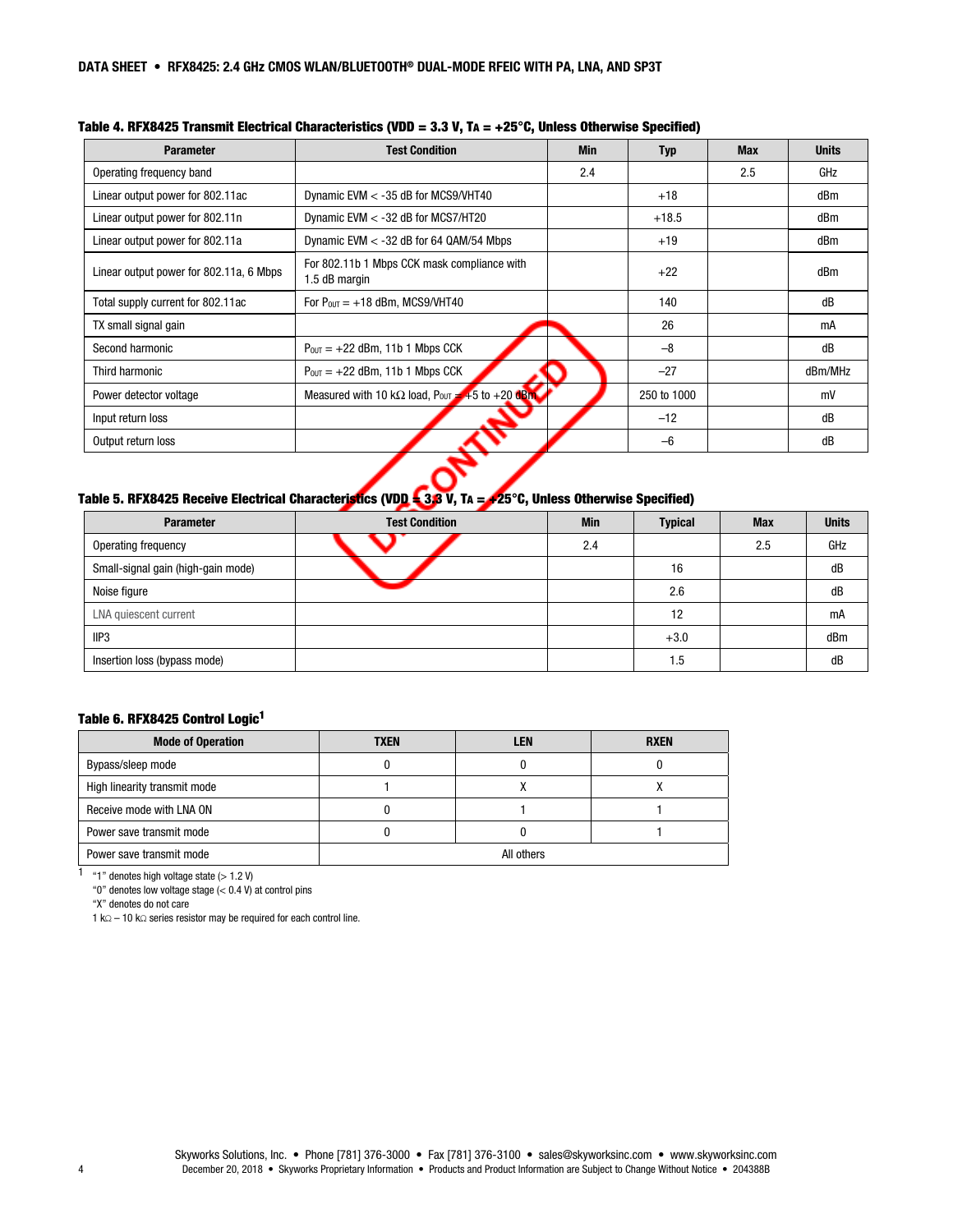# Package Dimensions

The PCB layout footprint for the RFX8425 is shown in Figure 3. The typical part marking is shown in Figure 4. Package dimensions are shown in Figure 5.

# Package and Handling Information

Instructions on the shipping container label regarding exposure to moisture after the container seal is broken must be followed. Otherwise, problems related to moisture absorption may occur when the part is subjected to high temperature during solder assembly.

The RFX8425 is rated to Moisture Sensitivity Level 1 (MSL1) at 260 $\degree$ C. It can be used for lead or lead-free soldering. For additional information, refer to the Skyworks Application Note, *Solder Reflow Information*, document number 200164.

Care must be taken when attaching this product, whether it is done manually or in a production solder reflow environment. Production quantities of this product are shipped in a standard



204388-003

Figure 3. RFX8425 PCB Layout Footprint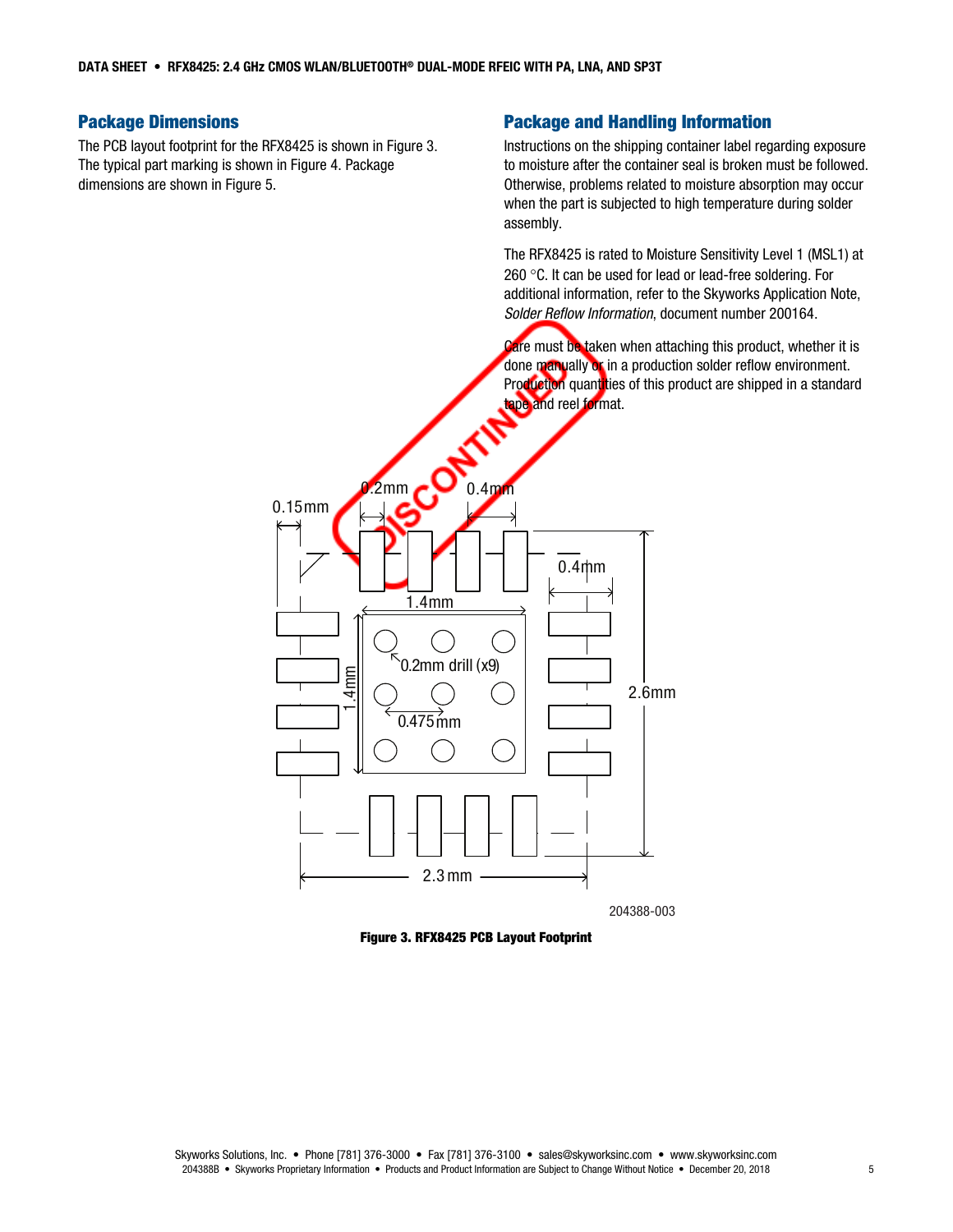